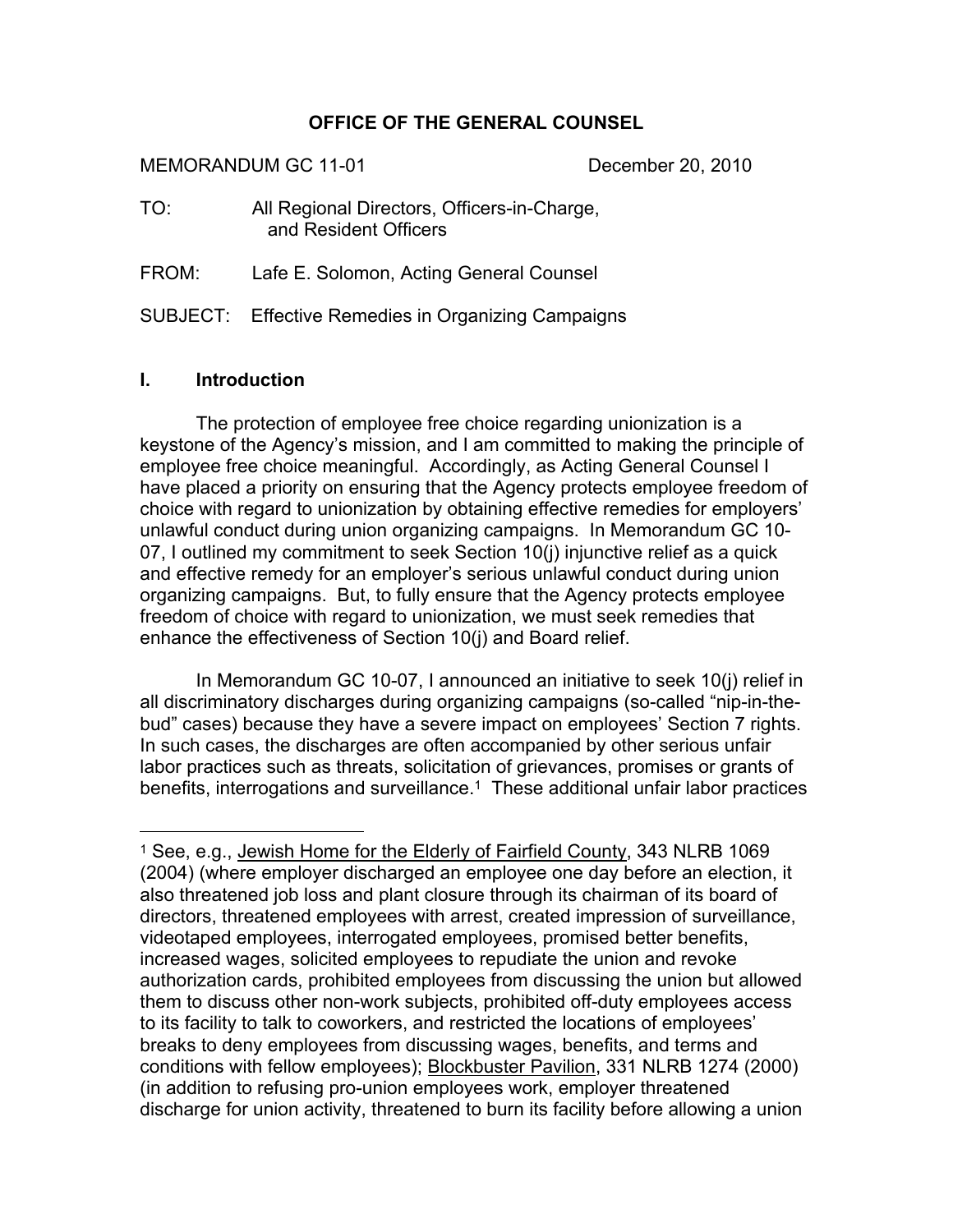also have a serious impact on employee free choice, as they inhibit employees from engaging in union activity and dry up channels of communication between employees. Thus, in order to provide an effective remedy in these cases, it is just as necessary to remove that impact as it is to remove the impact caused by an unlawful discharge. [2](#page-1-0)

In many of these cases, the impact is inherent in the nature of the unfair labor practice. "Hallmark" violations such as discharging employees and threats of job loss and plant closing, for example, "can only serve to reinforce employees' fear that they will lose employment if they persist in union activity."[3](#page-1-1) No reasonable employee would engage in any protected activity after witnessing a discharge of a fellow employee for similar conduct; and just as chilled from repeating such activity is the discharged employee, himself, who is now unemployed because he exercised his statutory rights.[4](#page-1-2) Furthermore, threats of plant closure or job loss severely and equally affect all employees in the plant.<sup>[5](#page-1-3)</sup> Faced with a threat of loss of work, employees will abandon unionization efforts and effectively relinquish their free choice.

to represent its employees, and interrogated employees); United States Service Industries, 319 NLRB 231 (1995), enfd. 107 F.3d 923 (D.C. Cir. 1997) (employer discharged ten employees, refused to reinstate unfair labor practice strikers, threatened employees that their union activities would result in discharge, interrogated and surveilled employees, prohibited employees from discussing the union at worksites, and awarded bonuses to non-union employees).

 $\overline{a}$ 

<span id="page-1-0"></span><sup>2</sup> See Federated Logistics, 340 NLRB 255, 256-257, enfd. 400 F.3d 920 (D.C. Cir. 2005) (unfair labor practices during organizational campaigns can jeopardize the possibility that an election will accurately reflect the employees' free choice); Fieldcrest Cannon, Inc., 318 NLRB 470, 473 (1995), enfd. in relevant part 97 F.3d 65, 74 (4th Cir. 1996).

<span id="page-1-1"></span><sup>3</sup> Consec Security, 325 NLRB 453, 454 (1998), enfd. 185 F.3d 862 (3d Cir. 1999). See also Federated Logistics, 340 NLRB at 257 (threats of plant shutdown "serve as an insidious reminder to employees that every time they come to work that efforts on their part to improve their working conditions may not only be futile but may result in the complete loss of their livelihoods").

<span id="page-1-2"></span><sup>4</sup> Eddyleon Chocolate Co., 301 NLRB 887, 891 (1991) (unlawful discharges affect remaining employees who reasonably fear that they too will lose employment if union activity persists).

<span id="page-1-3"></span><sup>5</sup> Spring Industries, 332 NLRB 40, 41 (2000). Compare Crown Bolt, Inc., 343 NLRB 776, 777-779 (2004) (overruling Spring Industries to the extent it held that the Board would presume widespread dissemination of plant closure threats absent evidence to the contrary, while still agreeing that plant closure threats are "a grave matter" and "highly coercive of employee rights").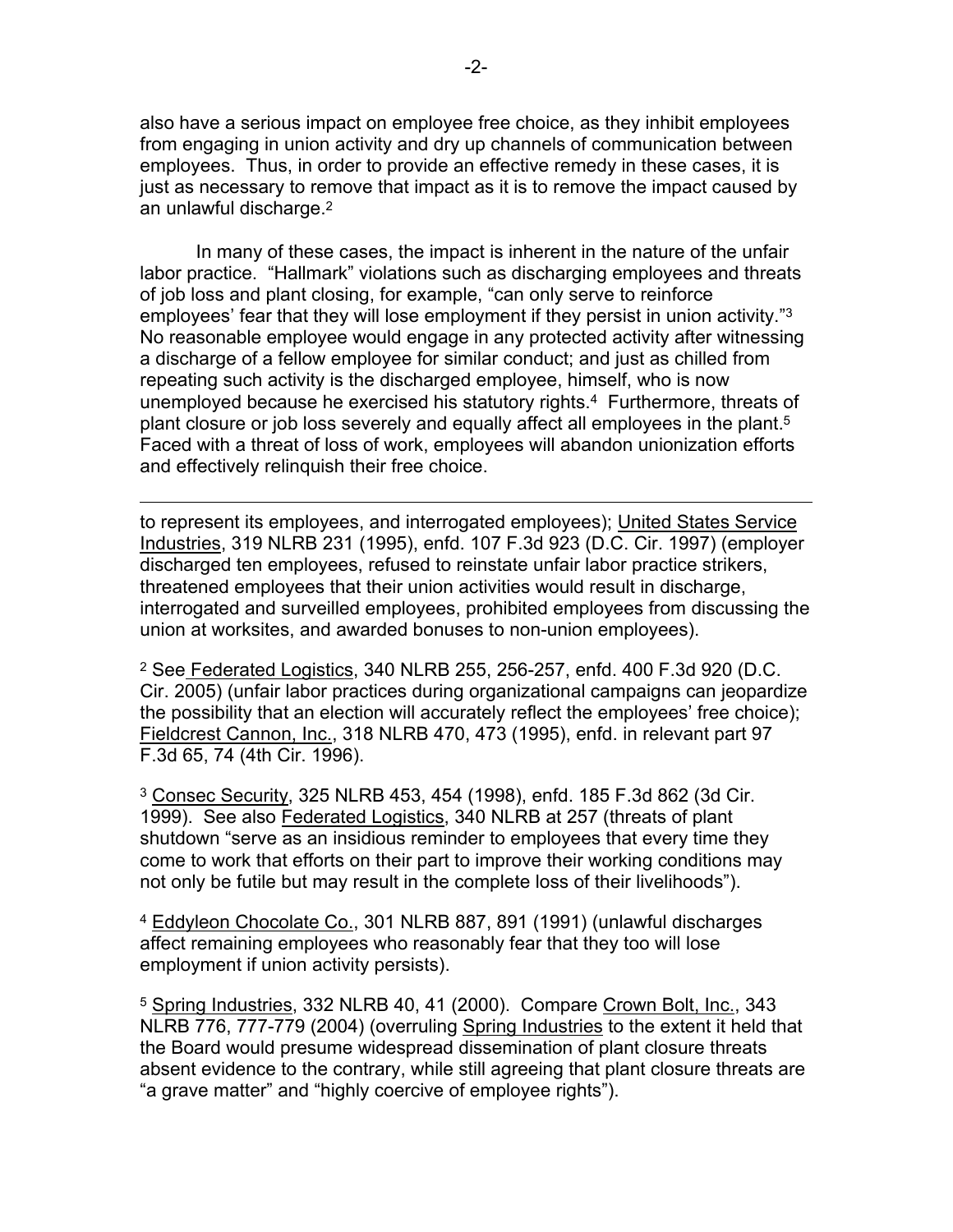Similarly, an employer's promise or grant of benefits also has a devastating impact on employee free choice because "[e]mployees are not likely to miss the inference that the source of benefits now conferred is also the source from which future benefits must flow and which may dry up if it is not obliged." [6](#page-2-0) Employees are less inclined to exercise their free choice if they know that they will gain benefits by not supporting a union and conversely, that they will lose benefits if they do support a union.

The serious effect of other, non-hallmark violations can not be overlooked. Thus, for example, an employer's solicitation of grievances chills employee unionization efforts because it demonstrates both that employees' efforts to unionize are unnecessary and that the employer will only improve working conditions as long as the workplace remains union-free.<sup>[7](#page-2-1)</sup> In either case, an employer's sudden solicitude towards employees' needs—especially where they previously were ignored—demonstrates to employees the extent to which an employer is willing to go to avoid unionization.

Interrogations and surveillance also have an inhibiting effect on employee free choice. Interrogations have a "natural tendency to instill in the minds of employees fear of discrimination on the basis of information the employer has obtained."[8](#page-2-2) Likewise, surveillance or the impression of surveillance inhibits employees' lawful participation in activities by highlighting "that the employer is anxious to find out about union activity which the employees wish to conceal from him to avoid retaliation."<sup>[9](#page-2-3)</sup> If an employer engages in interrogation or surveillance, employees will be less likely to engage in protected activity and express their free

<span id="page-2-0"></span><sup>6</sup> NLRB v. Exchange Parts Co., 375 U.S. 405, 409 (1964) ("The danger inherent in well-timed increases in benefits is the suggestion of a fist inside the velvet glove"); Evergreen America Corp., 348 NLRB 178, 180 (2006) (unlawful grants of significant benefits "have a particularly longlasting effect on employees and are difficult to remedy by traditional means. . ."), citing Gerig's Dump Trucking, 320 NLRB 1017, 1018 (1996), enfd. 137 F.3d 936 (7th Cir. 1998).

<span id="page-2-1"></span><sup>7</sup> Center Service System Division, 345 NLRB 729, 730 (2005), enfd. in relevant part, 482 F.3d 425 (6th Cir. 2007) (solicitation of grievances influences employee choice during an organizational campaign because it raises inferences that the employer is promising to remedy those grievances); Alamo Rent-A-Car, 336 NLRB 1155, 1155 (2001) (employer solicited grievances "in order to blunt the employees' enthusiasm for, or at least perceived need for, the Union").

<span id="page-2-2"></span><sup>8</sup> NLRB v. West Coast Casket Co., 205 F.2d 902, 904 (9th Cir. 1953).

 $\overline{a}$ 

<span id="page-2-3"></span><sup>9</sup> Lundy Packing Co., 223 NLRB 139, 147 (1976), enfd. in relevant part 549 F.2d 300 (4th Cir. 1977); Hendrix Mfg. Co. v. NLRB, 321 F.2d 100, 104 n.7 (5th Cir. 1963).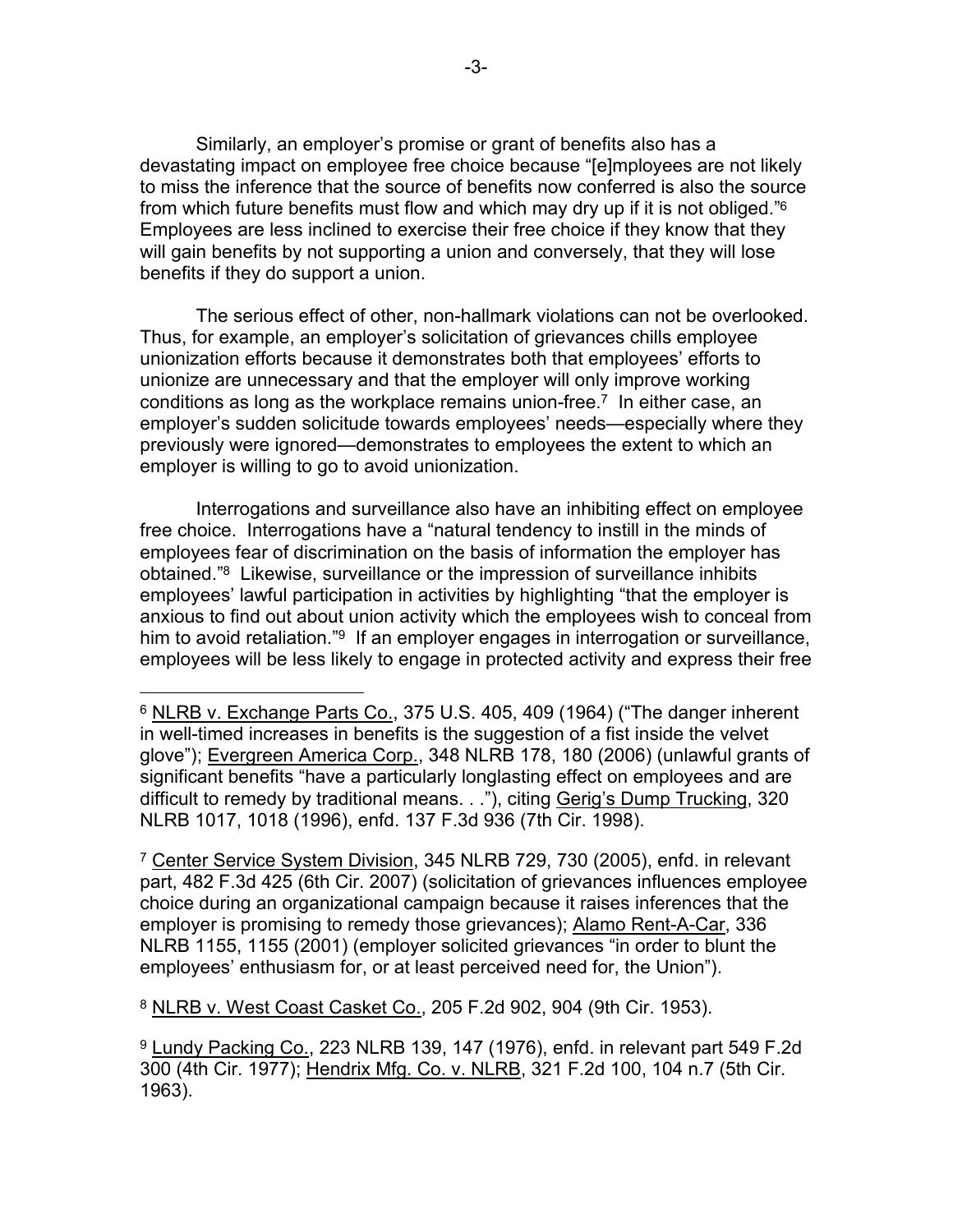choice because of concern that the employer is trying to learn about their views on unionization and that an employee's actions, either by what he says to the employer, or how he behaves around the workplace, will likely be used to affect his job security or result in economic reprisal.

Finally, any employer conduct that interferes with employees' ability to communicate between themselves and with a union has a damaging impact on employee free choice.[10](#page-3-0) Employees must be able to discuss the advantages and disadvantages of organization together and lend each other support and encouragement—such full discussion lies at the very heart of organizational rights guaranteed by the Act.<sup>[11](#page-3-1)</sup> If an employer unlawfully limits employees' opportunities to discuss unionization, employees are unable to assert their statutory rights and talk freely about working conditions and organizing.<sup>[12](#page-3-2)</sup>

The coercive effect of any of this conduct is often magnified by the involvement of high ranking officials,<sup>[13](#page-3-3)</sup> the swiftness of an employer's response to a union campaign,[14](#page-3-4) and the proximity to a union's demand for recognition or the filing of a representation petition.[15](#page-3-2)

<span id="page-3-0"></span><sup>10</sup> Republic Aviation v. NLRB, 324 U.S. 793, 803 (1945) (such rules are "an unreasonable impediment to self-organization").

 $\overline{a}$ 

<span id="page-3-1"></span><sup>11</sup> Central Hardware Co. v. NLRB, 407 U.S. 539, 543 (1972) (the right of selforganization depends in some measure on the ability of employees to learn the advantages and disadvantages of self-organizations from others).

<span id="page-3-2"></span><sup>12</sup> See NLRB v. Magnavox Co., 415 U.S. 322, 325 (1974) ("The place of work is a place uniquely appropriate for dissemination of views" by employees).

<span id="page-3-3"></span><sup>13</sup> NLRB v. Anchorage Times Publishing Co., 637 F.2d 1359, 1369-1370 (1981) (noting that impact of unfair labor practices is augmented by participation of upper management). See also Excel Case Ready, 334 NLRB at 5 (involvement of upper managers "exacerbates the natural fear of employees that they will lose employment if they persist in their union activities," and is "likely to have a lasting impact not easily eradicated by the mere passage of time or the Board's usual remedies"), quoting Garney Morris, Inc., 313 NLRB 101, 103 (1993), enfd. 47 F.3d 1161 (3d Cir. 1995); Consec Security, 325 NLRB at 454-455 ("When the antiunion message is so clearly communicated by the words and deeds of the highest levels of management, it is highly coercive and unlikely to be forgotten").

<span id="page-3-4"></span><sup>14</sup> See General Fabrications Corp., 328 NLRB 1114, 1115 (1999), enfd. 222 F.3d 218 (6th Cir. 2000) ("impact of [employer's unlawful conduct] was magnified by its proximity to the onset of the Union's organizational effort"); United States Service Industries, 319 NLRB at 232 (employer's "swift and widespread action each time its employees have attempted to enlist the aid of the Union [was] aimed at ensuring that employees think twice before doing so again"); Bakers of Paris, 288 NLRB 991, 992 (1998), enfd. 929 F.2d 1427 (9th Cir. 1991) (effect of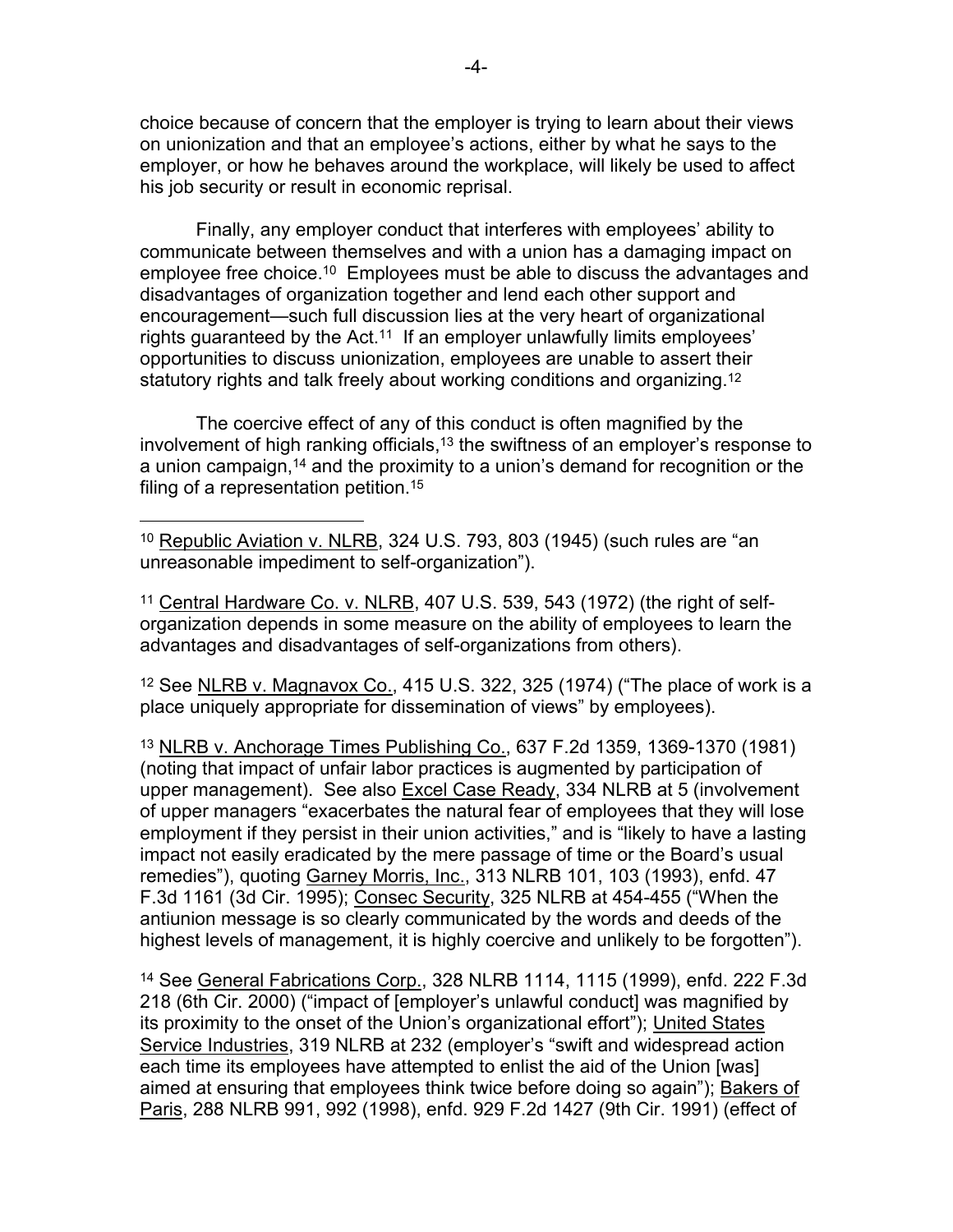Because the impact of these unfair labor practices during organizing campaigns is so severe, I want to ensure that, in addition to swiftly remedying unlawful discharges, the impact of these ancillary unfair labor practices is removed as well. In order to remove the impact, we must tailor remedies to recreate an atmosphere that allows employees to fully utilize their statutory right to exercise their free choice. Therefore, in addition to seeking 10(j) reinstatement in all cases involving a discharge during an organizing campaign, Regions should also consider whether to seek additional remedies to remove the impact of the discharge(s), as well as the other Section 8(a)(1) violations. I believe that, in such cases, we have an obligation to seek remedies that are designed to eliminate these coercive and inhibitive effects and restore an atmosphere in which employees can freely exercise their Section 7 rights.

In all organizing cases, the remedial touchstone should be prompt and effective relief to best restore the status quo and recreate an atmosphere in which employees will feel free to exercise their Section 7 right to make a free choice regarding unionization. The Board has broad discretionary authority to fashion remedies that will best effectuate the purposes of the Act and are tailored, as much as possible, to undo the harm created by unfair labor practices.[16](#page-4-0) Implicit in this statement of the Board's authority is the obligation to articulate why additional remedies are necessary.[17](#page-4-1) The rationale for each of

unfair labor practices increases when violations begin when employer has knowledge of union campaign).

 $\overline{a}$ 

<sup>15</sup> Consec Security, 325 NLRB at 454, citing Electro-Voice, Inc., 320 NLRB 1094, 1095 (1996) and Astro Printing Services, 300 NLRB 1028, 1029 (1990). See also Homer D. Bronson Co., 349 NLRB 512, 515, 549 (2007), enfd. 273 Fed. Appx. 32 (2d Cir. 2008) (employer's conduct was coercive enough to warrant additional remedies where it committed several unfair labor practices within a week of the union filing a petition).

<span id="page-4-0"></span><sup>16</sup> J.H. Rutter Rex Mfg. Co., 396 U.S. 258, 260-263 (1969). See also Sure-Tan, Inc. v. NLRB, 467 U.S. 883, 898 (1984); Ishikawa Gasket America, Inc., 337 NLRB 175, 176 (2001), enfd. 354 F.3d 534 (6th Cir. 2004) (Board may impose additional remedies "where required by the particular circumstances of a case"); Excel Case Ready, 334 NLRB at 5 (Board has broad discretion to fashion a just remedy to fit the circumstances of each case it decides).

<span id="page-4-1"></span><sup>17</sup> See, e.g., Chinese Daily News, 346 NLRB 906, 909 (2006) ("extraordinary" notice-reading remedy not appropriate, because "neither the General Counsel nor the dissent have offered any evidence to show that the Board's traditional remedies are insufficient" to remedy multiple violations, including threats of job loss, where violations happened four years prior and any "lingering effects" were "not at all clear"); Register Guard, 344 NLRB 1142, 1146 n.16 (notwithstanding multiple 8(a)(1) violations, including a hallmark unit-wide wage increase, "the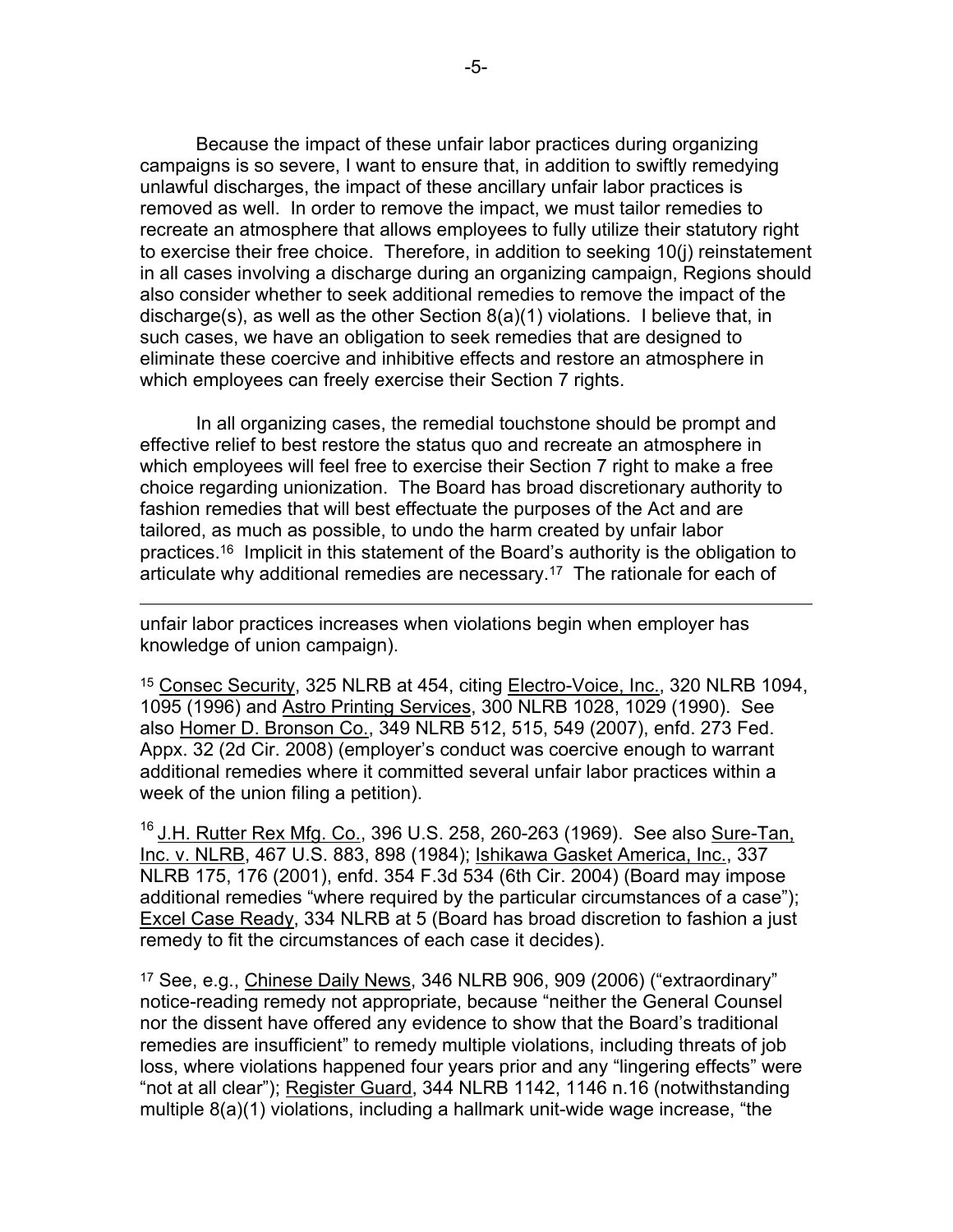these remedies is provided below. In arguing for such remedies, Regions should articulate the lasting or inhibitive coercive impact inherent in the violations alleged, as explained above, use additional evidence adduced, where available, to demonstrate the actual impact of the violations and, as shown below, explain how the remedy sought will remove that impact.

# **II. Appropriate Remedies to Seek**

In nip-in-the-bud organizing cases, the remedial goal should be to recreate an atmosphere free from the effects of an employer's unfair labor practices. The Board's cease-and-desist and notice posting remedies announce to employees, who have been subjected to interference, restraint, and coercion with respect to their right to select a bargaining representative, that they have a protected right to engage in such activity free from unlawful reprisal. Similarly, the reinstatement and backpay remedies aim to "make whole" an affected employee. But because unlawful discharges and other violations during an organizing drive have a lasting or particularly inhibitive effect on the exercise of Section 7 rights and on the Board's ability to conduct a fair election, we must do more to counteract the impact of that unlawful conduct. GC 10-07 provides that when a Region determines that a case involving a nip-in-the-bud discharge has merit, it should submit the case for consideration of 10(j) relief. In addition, Regions are hereby authorized, at the same time, to include in their Complaint any of the remedies listed below that are appropriate to remedy the discharge itself, as well as serious ancillary unfair labor practices. Finally, Regions should include in their 10(j) submissions a recommendation regarding seeking in Section 10(j) proceedings any of these remedies included in their Complaint.

# **1. Notice Reading – Appropriate in nip-in-the-bud cases**

Notice-reading remedies generally require that a responsible management official read the notice to assembled employees or, at the respondent's option, have a Board Agent read the notice in the presence of a responsible management official. The public reading of a notice has been recognized as an "effective but moderate way to let in a warming wind of information and, more important, reassurance."<sup>[18](#page-5-0)</sup> By imposing such a remedy, the Board can assure

 $\overline{a}$ Charging Party has not shown a basis for imposing" a notice-reading remedy); First Legal Support Services, LLC, 342 NLRB 350, 350 n.6 (2004) (additional remedies not warranted, notwithstanding multiple violations, including repeated threats of discharge and plant closure as well as the actual discharge of two union supporters, where "[n]either the General Counsel nor our dissenting colleague has shown that traditional remedies are so deficient here to warrant imposing" additional remedies).

<span id="page-5-0"></span><sup>18</sup> United States Service Industries, 319 NLRB at 232 quoting J.P. Stevens & Co., v. NLRB, 417 F.2d 533, 540 (5th Cir. 1969). See also Concrete Form Walls, Inc., 346 NLRB 831, 841 n.3 (2006) (Member Schaumber, dissenting in part) (notice-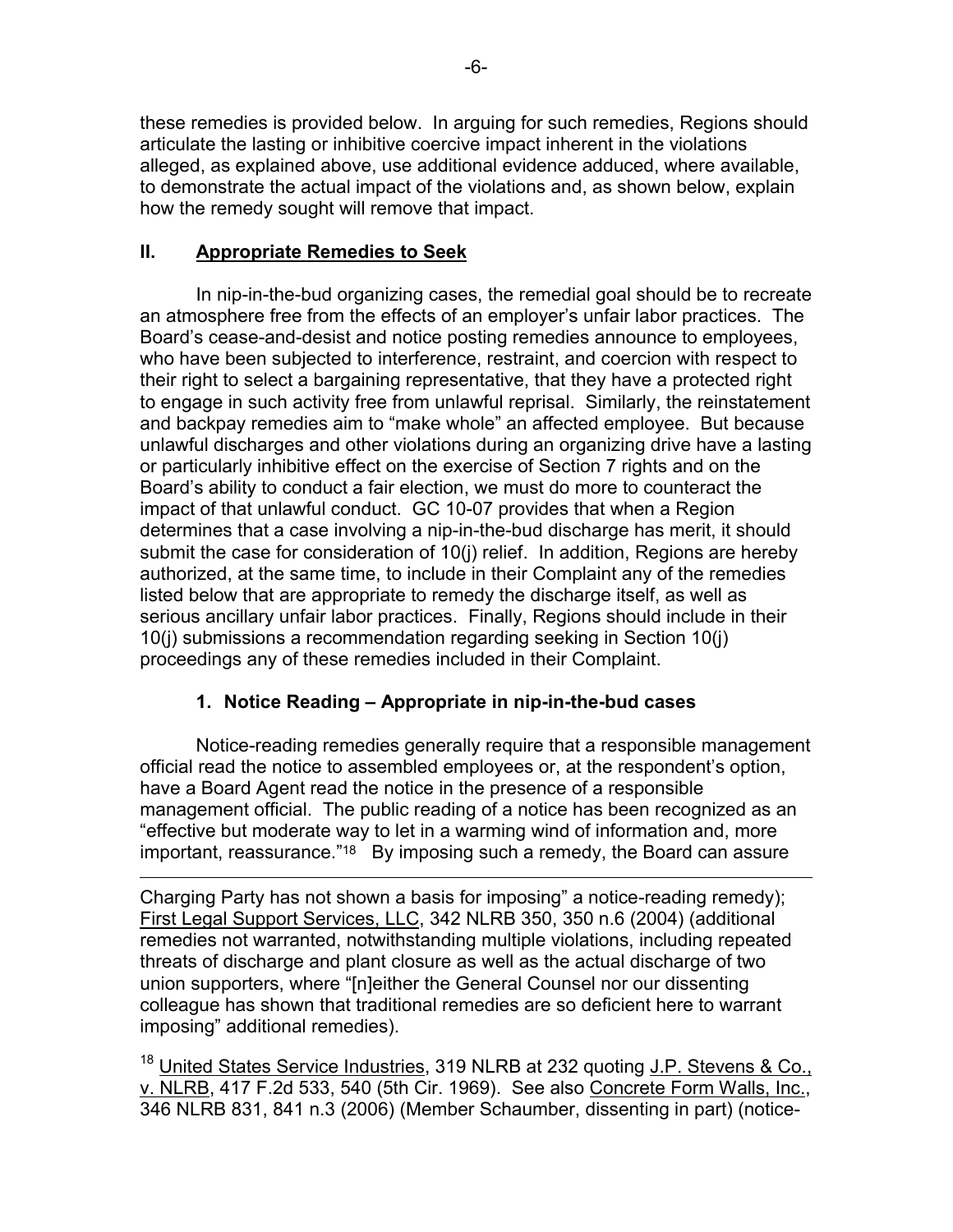the respondent's "minimal acknowledgment of the obligations that have been imposed by the law. . . . The employees are entitled to at least that much assurance that their organizational rights will be respected in the future."[19](#page-6-0) A notice reading will also ensure that the important information set forth in the notice is disseminated to all employees, including those who do not consult the employer's bulletin boards. A reading will also allow all employees to take in all of the notice, as opposed to hurriedly scanning the posting, under the scrutiny of others.[20](#page-6-1)

In addition to ensuring that the notice's content reaches all the employees, a personal reading places on the Board's notice "the imprimatur of the person most responsible" and allows employees to see that the respondent and its officers are bound by the Act's requirements. [21](#page-6-2) For example, where an employer discharged a union supporter or made threats of plant closure, hearing the Board's cease-and-desist language read will better serve to allay the employees' fear that union activity at work will be met with reprisal. Furthermore, where a high ranking manager personally committed some of the violations, hearing that manager read the notice, or seeing him present while it is read, will "dispel the atmosphere of intimidation he created" and best assure employees that their rights will be respected.<sup>[22](#page-6-3)</sup> Finally, a notice-reading remedy is more effective at remedying violations during an organizing drive than a traditional notice posting because of its heightened psychological impact on employees; "[f]or an employer to stand before her assembled employees and orally read the notice can convey a sense of sincerity and commitment that no mere posting can achieve."[23](#page-6-4)

reading remedy "gives teeth to other notice provisions" that the respondent must also announce).

<span id="page-6-0"></span><sup>19</sup> Federated Logistics, 340 NLRB at 258 n.11. See also United States Service Industries, 319 NLRB at 232 (reading allows employees to gain assurance from a high level employer representative that they view "as the personification of the Company" that an employer will respect their rights).

<span id="page-6-1"></span><sup>20</sup> Regions should specifically seek language in an Order that the notice should be read to the widest possible audience. See, e.g., Vincent/Metro Trucking, LLC, 355 NLRB No.50, slip op. at 2 (2010).

<span id="page-6-2"></span><sup>21</sup> Loray Corp., 184 NLRB 557, 558 (1970).

 $\overline{a}$ 

<span id="page-6-3"></span><sup>22</sup> Three Sisters Sportswear Co., 312 NLRB 853, 853 (1993), enfd. mem 55 F.3d 684 (D.C. Cir. 1995).

<span id="page-6-4"></span><sup>23</sup> Teeter, Fair Notice: Assuring Victims of Unfair Labor Practices that their Rights will be Respected, 63 UMKC L. Rev 1, 11 (Fall, 1994).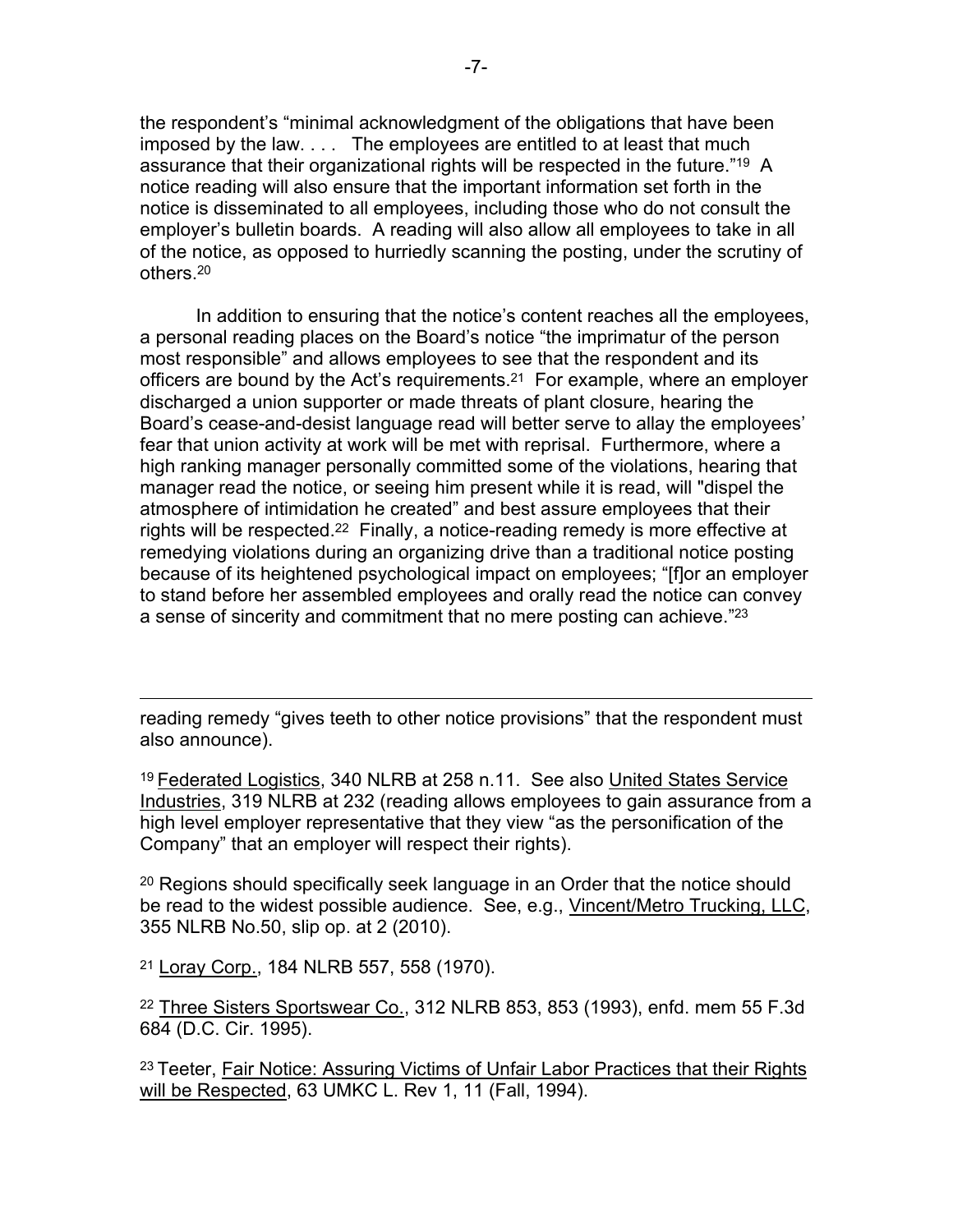#### **2. Access Remedies – Appropriate in cases where there is an adverse impact on employee/union communication**

The full exercise by employees of their Section 7 rights requires that employees be fully informed not only concerning those rights, but also concerning the advantages and disadvantages of selecting a particular labor organization, or any labor organization, as their bargaining representative. Where an employer unlawfully interferes with communications between employees, or between employees and a union, the impact of that interference requires a remedy that will ensure free and open communication. Allowing union access to the employer's bulletin boards and providing the union with the names and addresses of employees will restore employee/union communication and assist the employees in hearing the union's message without fear of retaliation.<sup>[24](#page-7-0)</sup> These access remedies assure the employees that they can learn about unionization and can contact union representatives in an atmosphere free of the restraint or coercion generated by an employer's violations.<sup>[25](#page-7-1)</sup>

### *a. Access to bulletin boards*

 $\overline{a}$ 

An order requiring an employer to permit access to its bulletin boards will broaden the opportunity for employee/union communication.[26](#page-7-2) Union access to bulletin boards permits employees to see, at the workplace, that open displays of union information are acceptable, and will better thaw the chilling impact of the violations than the bare recitation of rights in a standard notice posting.[27](#page-7-3) Access to bulletin boards is the least intrusive of access remedies, and it "serves to

<span id="page-7-1"></span><sup>25</sup> See Jonbil, Inc., 332 NLRB 652, 652 (2000); United States Service Industries, 319 NLRB at 232.

<span id="page-7-2"></span><sup>26</sup> Where an employer customarily uses electronic means, such as an electronic bulletin board, e-mail, or intranet postings to communicate with employees, Regions should submit the case to the Division of Advice on whether to seek a remedy including union access to those electronic means of communication. See J. Picini Flooring, 356 NLRB No. 9 (2010) (electronic notice posting appropriate where employer regularly utilized electronic bulletin board to communicate with employees).

<span id="page-7-3"></span> $27$  Excel Case Ready, 334 NLRB at 5 (bulletin-board access remedy provides employees with "reassurance that they can learn about the benefits of union representation, and can enlist the aid of union representatives, if they desire to do so, without fear [of retaliation by the employer]").

<span id="page-7-0"></span><sup>&</sup>lt;sup>24</sup> Teamsters Local 115 v. NLRB, 640 F.2d 392, 399 (D.C. Cir. 1981), enfg. 242 NLRB 1057 (1979). See also United States Service industries, 319 NLRB at 232, quoting United Dairy Farmers Cooperative Assn., 242 NLRB 1026, 1029 (1979), enfd. in relevant part 633 F.2d 1054 (3d Cir. 1980).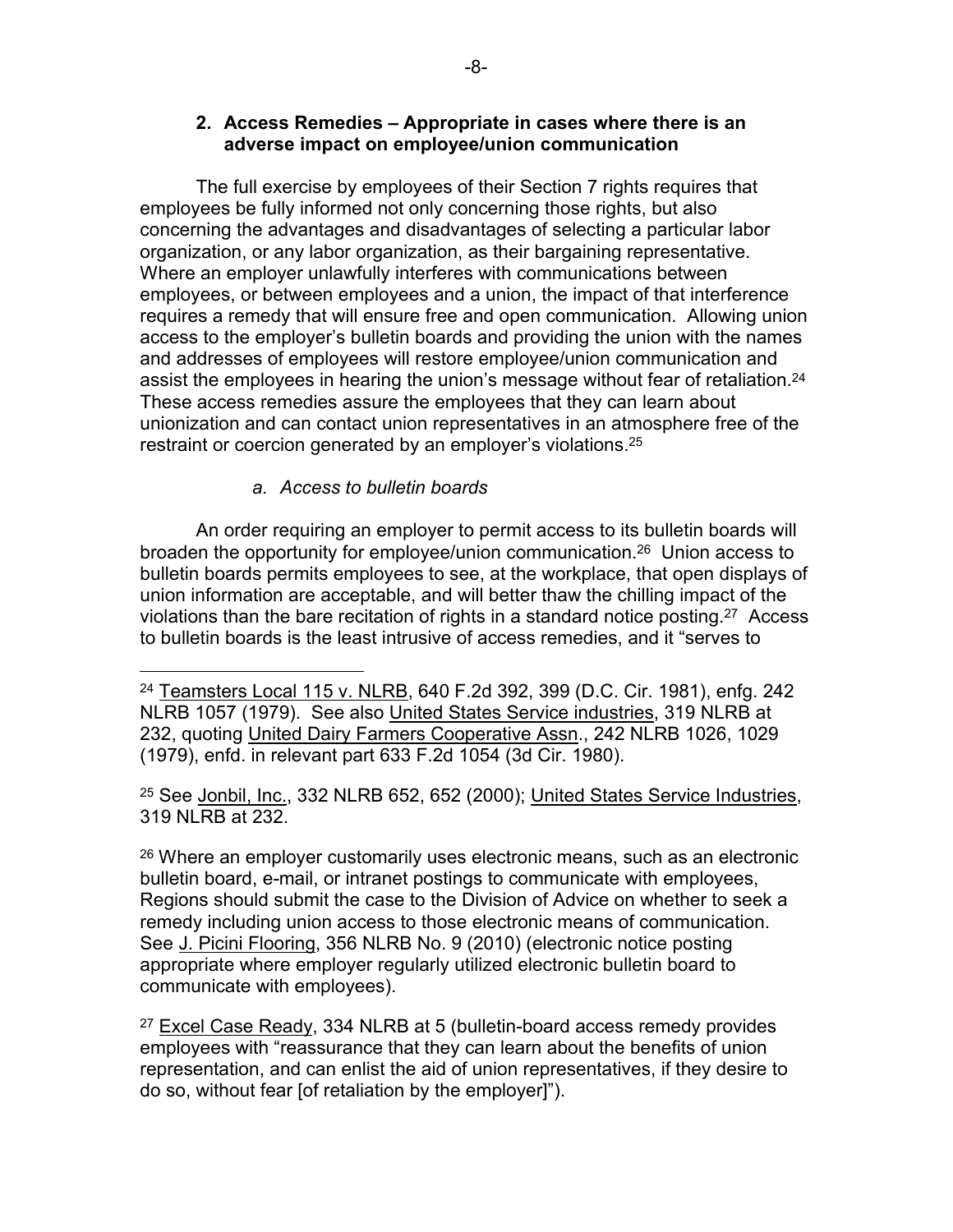reduce the obstacles to free union-employee communication" that were created by the employer's coercive conduct, and reassures the employees that the union has a "legitimate role to play in their decision whether to seek union representation."[28](#page-8-0)

## *b. Employee names and addresses*

A names-and-addresses remedy typically requires the employer to provide the union with an updated list of employees' names and addresses, for a longer and earlier time period than would be required under Excelsior Underwear.<sup>[29](#page-8-1)</sup> If an employer's unlawful conduct during an organizing campaign disrupts Section 7 rights and election conditions, the union must restart its organizing campaign and employees will have reason to fear discussing unionization in the workplace because of the employer's past conduct.[30](#page-8-2) "To neutralize the effect of the Respondent's face-to-face restraint and coercion, it is necessary that the employees have ready access to union organizers and other officials who can explain to them the Union's point of view with respect to organizational activities."[31](#page-8-3) The names-and-addresses remedy "attempts to level a playing field that has been tilted against the employees' organizational rights" by the employer's unfair labor practices and enables the union to contact all the employees outside the work environment free from management's watchful

<span id="page-8-1"></span><sup>29</sup> Excelsior Underwear Inc., 156 NLRB 1236 (1966).

 $\overline{a}$ 

<span id="page-8-0"></span><sup>28</sup> Blockbuster Pavilion, 331 NLRB at 1276. See also J.P. Stevens & Co. v. NLRB, 388 F.2d 896, 906 (2d Cir. 1967) (union access to bulletin boards appropriate to offset the company's use of bulletin boards in coercive campaign against the union and to "dissipate the fear in the atmosphere within the Company's plants generated by its anti-union campaign"); John Singer, Inc., 197 NLRB 88, 90 (1972) (union access to bulletin boards necessary because additional forms of communication were needed to allow the union to reclaim allegiance lost as a result of the company's unlawful conduct).

<span id="page-8-2"></span><sup>30</sup> The Board has expressly rejected the argument that a names-and-addresses remedy is unnecessary because the union will obtain an Excelsior list of names and addresses in the event an election is scheduled. See, e.g., Federated Logistics, 340 NLRB at 256-258; Blockbuster Pavilion, 331 NLRB at 1275. Providing names and addresses shortly before the election, as with the Excelsior list, is insufficient. Rather, a remedial provision of names and addresses for a longer and earlier time period is designed to restore "the conditions that are a necessary prelude to a free and fair election." Blockbuster Pavilion, 331 NLRB at 1275.

<span id="page-8-3"></span><sup>31</sup> Heck's, Inc., 191 NLRB 886, 887 (1971), enfd. as amended 476 F.2d 546 (D.C. Cir. 1973).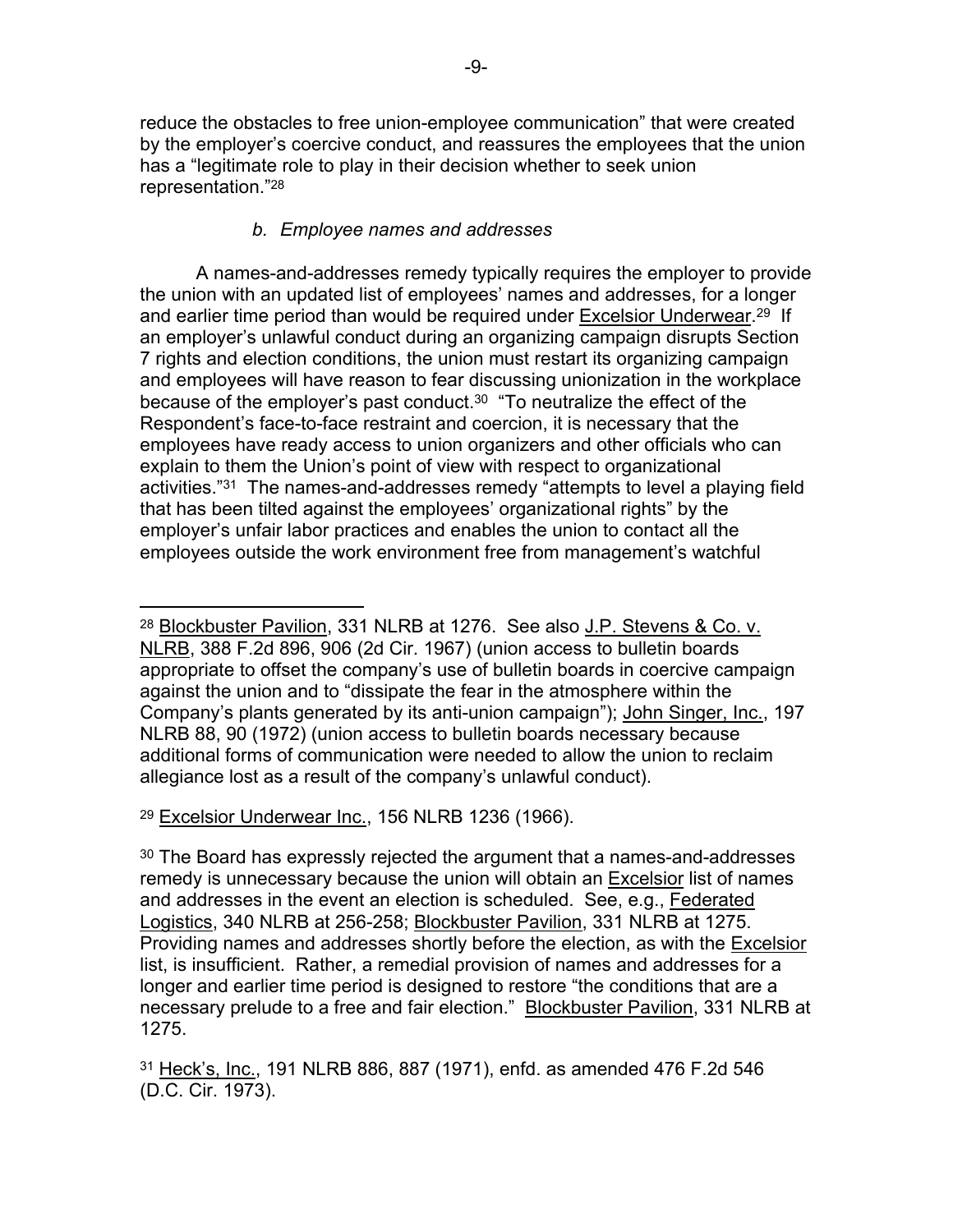eye.[32](#page-9-0) Thus, this remedy is necessary because it facilitates communication between the union and employees outside the employer's domain, and therefore, "insulated from discriminatory reprisal."[33](#page-9-1)

### **III. Instructions to Regions for Investigating and Litigating These Cases**

In addition to submitting 8(a)(3) nip-in-the-bud cases for 10(j) relief pursuant to Memorandum GC 10-07, Regions should seek a notice-reading remedy in all such cases and should consider seeking a notice-reading remedy where an employer has committed serious Section 8(a)(1) violations. Hallmark violations such as threats of discharge and plant closure, and promises or grants of benefits, and other serious violations such as solicitation of grievances, highlevel or widely disseminated interrogations, and surveillance or impression of surveillance have a pronounced impact on employee free choice. A notice reading remedy will effectively assure employees that their rights will be respected.

When the employer's unfair labor practices interfere with communications between employees, or between employees and a union,<sup>[34](#page-9-2)</sup> Regions should also seek union access to bulletin boards and employee names and addresses.

Regions are authorized to plead these remedies in their Complaint. In addition, Regions should include in their recommendation regarding 10(j) relief whether they would seek on an interim basis the remedies included in their Complaint. A combination of these remedies, as part of our 10(j) relief, will ensure that employees' Section 7 rights are adequately protected and that their ability to exercise free choice regarding unionization is promptly restored.

If a Region determines that an employer's unfair labor practices have had such a severe impact on employee/union communication that bulletin board access and names and addresses are insufficient to permit a fair election, it should submit the case to the Division of Advice with a recommendation as to why additional remedies are warranted, including: granting a union access to nonwork areas during employees' nonwork time; giving a union notice of, and equal time and facilities for the union to respond to, any address made by the company regarding the issue of representation; and affording the union the right to deliver a speech to employees at an appropriate time prior to any Board election. These remedies may be warranted where an employer makes multiple

<span id="page-9-0"></span> $\overline{a}$ <sup>32</sup> Blockbuster Pavilion, 331 NLRB at 1275.

<span id="page-9-1"></span><sup>33</sup> Id. at 1275 n.16, citing J.P. Stevens & Co. v. NLRB, 417 F.2d at 541. See also Excel Case Ready, 334 NLRB at 5.

<span id="page-9-2"></span><sup>34</sup> See Jewish Home for the Elderly of Fairfield County, 343 NLRB at 1069.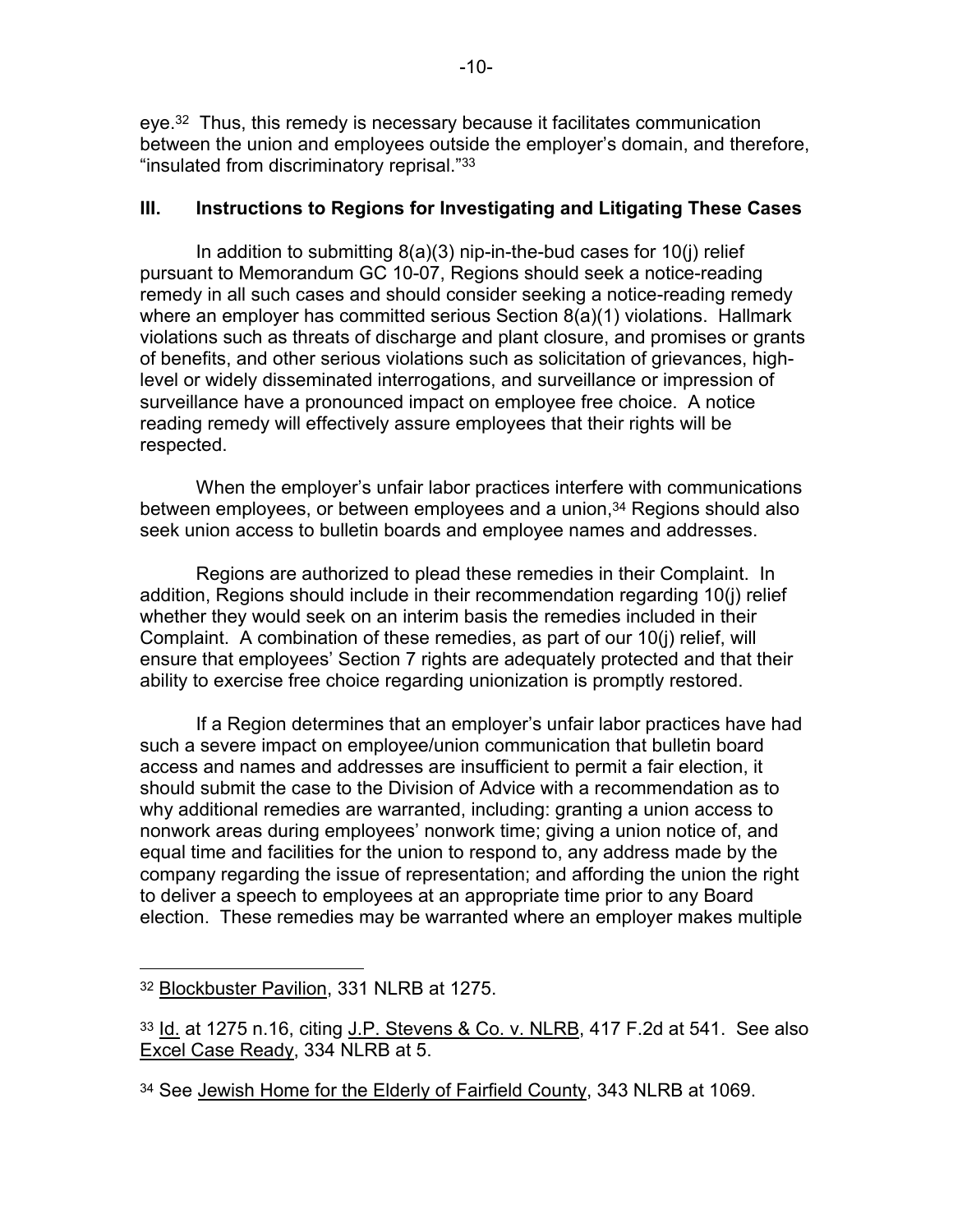unlawful captive audience speeches or where the employer is a recidivist and has shown a proclivity to violate the Act. [35](#page-10-0)

In order to secure a notice reading or any access remedies in Section 10(j) and unfair labor practice proceedings, Regions need to articulate why they are necessary. Regions should be prepared to argue that these remedies are needed both because of the impact on employee free choice inherent from the unfair labor practices themselves and, where available, the evidence that demonstrates that impact in a particular case. Thus, although the impact of these unfair labor practices on employee free choice may be inferred from the nature of the violations, Regions should also investigate for evidence to establish actual impact. The evidence that is currently collected during a 10(j) "just and proper" investigation will typically demonstrate the effects of an employer's unfair labor practices on employee free choice. Such evidence will also, therefore, bolster the need for these remedies by providing concrete evidence of impact upon employees.

 $\overline{a}$ 

<span id="page-10-0"></span> $35$ For cases where these remedies were concurrently granted, see, e.g., Avondale Industries, 329 NLRB at 1068 (nonwork access, equal time, and a 30 minute pre-election speech ordered where employer committed 141 unfair labor practices including over 30 discriminatory discharges); Fieldcrest Cannon, Inc., 318 NLRB at 473, 490-491 (nonwork access, equal time, and a 30 minute preelection speech appropriate because managers gave numerous unlawful captive audience speeches); Texas Super Foods, 303 NLRB 209, 209 (1991) (nonwork access, equal time, and a 30 minute pre-election speech ordered to "provide the proper atmosphere for holding a fourth election" after the employer "blatantly disregarded" the Board's finding that it violated the Act); Monfort of Colorado, 298 NLRB 73, 86 (1990), enfd. in rel. part, 965 F.2d 1538, 1548 (10th Cir. 1992), citing Monfort of Colorado, 284 NLRB 1429, 1429-1430, 1479 (1987), enfd. sub. nom. Food & Commercial Workers v. NLRB, 852 F.2d 1344 (D.C. Cir. 1988) (nonwork access, equal time, and a 30 minute pre-election speech appropriate because the large number of incidents that occurred, the many supervisors involved, the personal involvement of the employer president, and the premeditated nature of the employer's violations demonstrated its proclivity to violate the Act); S.E. Nichols, Inc., 284 NLRB 556, 559-560 (1987), enfd. in rel. part, 862 F.2d 952, 960-963 (2d Cir. 1998), cert. denied, 490 U.S. 1108 (1989) (nonwork access, equal time, and a 30 minute pre-election speech necessary where employer was a recidivist who "continued to engage in an obdurate flouting of the Act"). For cases where only one of the remedies was granted, see, e.g., United States Service Industries, 319 NLRB at 231 (union access to nonwork areas during employees' nonwork time necessary because it was the third Board case documenting the employer's unlawful response to its employees' organizing efforts); Pennant Foods Co., 352 NLRB 451, 472-473 (2008) (equal time remedy necessary for third rerun election because the employer violated formal settlement).